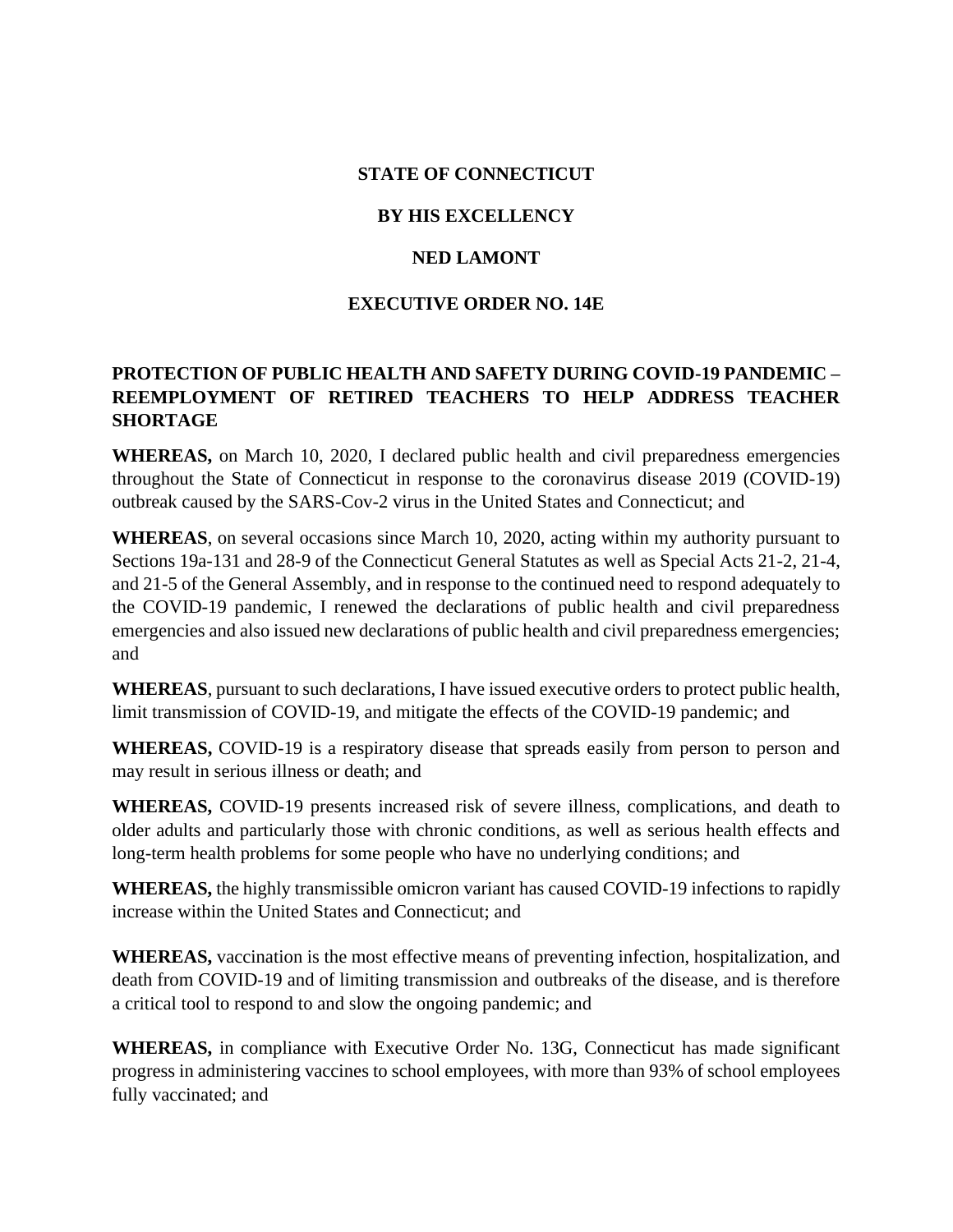**WHEREAS,** while currently available vaccines continue to protect against severe illness, hospitalizations, and deaths resulting from infection with the omicron variant, public health experts are seeing waning protection over time especially in people 65 years and older, and in response have recommended that vaccinated individuals receive a booster dose; and

**WHEREAS,** according to data collected by the Department of Public Health, the number of laboratory confirmed new COVID-19 cases amongst school employees increased from 477 reported cases on December 29, 2021 to 2,338 reported cases on January 5, 2022; and

**WHEREAS,** during the same period, the number of laboratory confirmed COVID-19 cases amongst students increased from 1,363 cases to 7,612 cases; and

**WHEREAS,** the increase in staff COVID-19 cases has resulted in teacher shortages across the state that appear to be disproportionally affecting Connecticut's largest urban districts; and

**WHEREAS,** there are currently almost 200 retired teachers who have exhausted their 45% pay limitation or expended a year of eligibility under CGS 10-183v and more than 5,000 teachers residing in CT that have retired in the last 5 years who could be eligible to participate under that statute; and

**WHEREAS,** Section 10-183v(a) of the Connecticut General Statutes limits the ability of school boards to reemploy retired teachers to no more than forty-five percent of the maximum salary level for the assigned teaching position; and

**WHEREAS,** application of the statute tends to result in retired teachers being able to work and be fully paid for approximately 80 days each school year and many of these retired teachers exhausted their paid days during the recently completed fall semester; and

**WHEREAS,** Section 10-183v(b) of the Connecticut General Statutes only allows school districts to hire retired teachers for a maximum of two school years in districts designated by the Commissioner of Education as a subject shortage area or at a school located in a school district identified as a priority school district pursuant to section 10-266p of the Connecticut General Statutes; and

**WHEREAS,** the Teachers' Retirement Board has represented that providing temporary relief from the limits set forth in subsections (a) and (b) of Section 10-183v of the Connecticut General Statutes would allow teachers who exhausted their payable days or yearly limits to return to school for the spring semester; and

**WHEREAS,** temporarily modifying the statute will help the state address the teacher shortage caused by the recent surge in COVID-19 cases caused by the omicron variant;

**NOW, THEREFORE, I, NED LAMONT,** Governor of the State of Connecticut, by virtue of the authority vested in me by the Constitution and the laws of the State of Connecticut, do hereby **ORDER AND DIRECT:**

1. **Reemployment of Retired Teachers to Help Address Teacher Shortage.**  Notwithstanding anything contained in Section 10-183v(a), for purposes of the forty